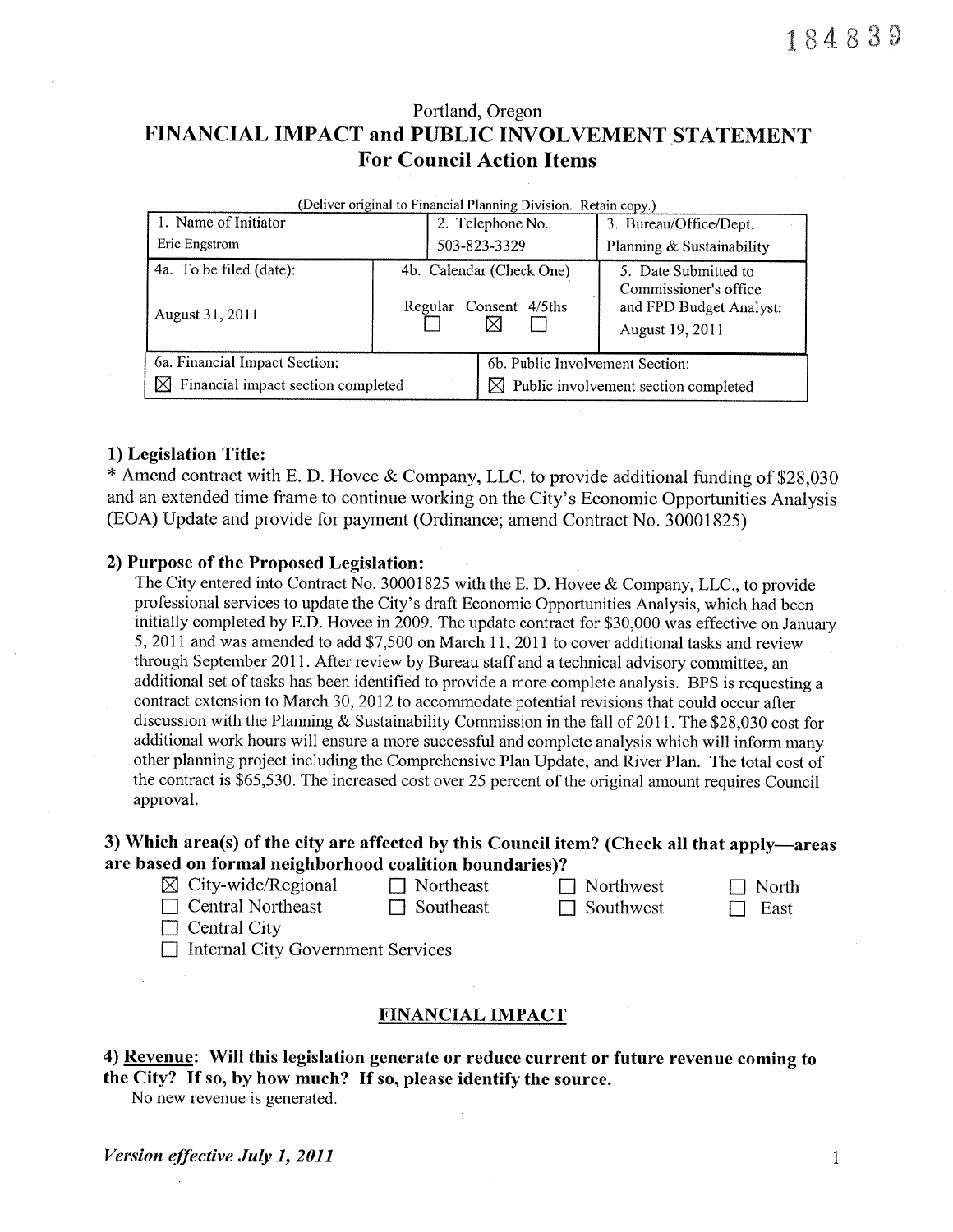5) Expense: What are the costs to the City related to this legislation? What is the source of funding for the expense? (Please include costs in the current fiscal year as well as costs in future years. If the action is related to a grant or contract please include the local contribution or match required. If there is a project estimate, please identify the level of confidence.)

The source of additional funding of \$28,030 is provided through the FY I l-12 budget for the Bureau of Planning and Sustainability, Portland Plan project (Cost Center PNCP000001).

#### 6) Staffine Requirements:

- Will any positions be created, eliminated or re-classified in the current year as a result of this legislation? (If new positions are created please include whether they will be part-time, full-time, limited term, or permanent positions. If the position is limited term please indicate the end of the term.) None.
- Will positions be created or eliminated in *future years* as a result of this legislation? None.

(Complete the following section only if an amendment to the budget is proposed.)

7) Change in Appropriations (If the accompanying ordinance amends the budget please reflect the dollar amount to be appropriated by thís legislation. Include the appropriate cost elements that are to be loaded by accounting. Indicate "new'.' in Fund Center column if new center needs to be created. Use additional space if needed.)

| Fund | Fund<br>Center | <b>Commitment</b><br><b>Item</b> | Functional<br>Area | <b>Funded</b><br>Program | Grant | <b>Sponsored</b><br>Program | Amount |
|------|----------------|----------------------------------|--------------------|--------------------------|-------|-----------------------------|--------|
|      |                |                                  |                    |                          |       |                             |        |
|      |                |                                  |                    |                          |       |                             |        |
|      |                |                                  |                    |                          |       |                             |        |
|      |                |                                  |                    |                          |       |                             |        |

[Proceed to Public Involvement Section — REQUIRED as of July 1, 2011]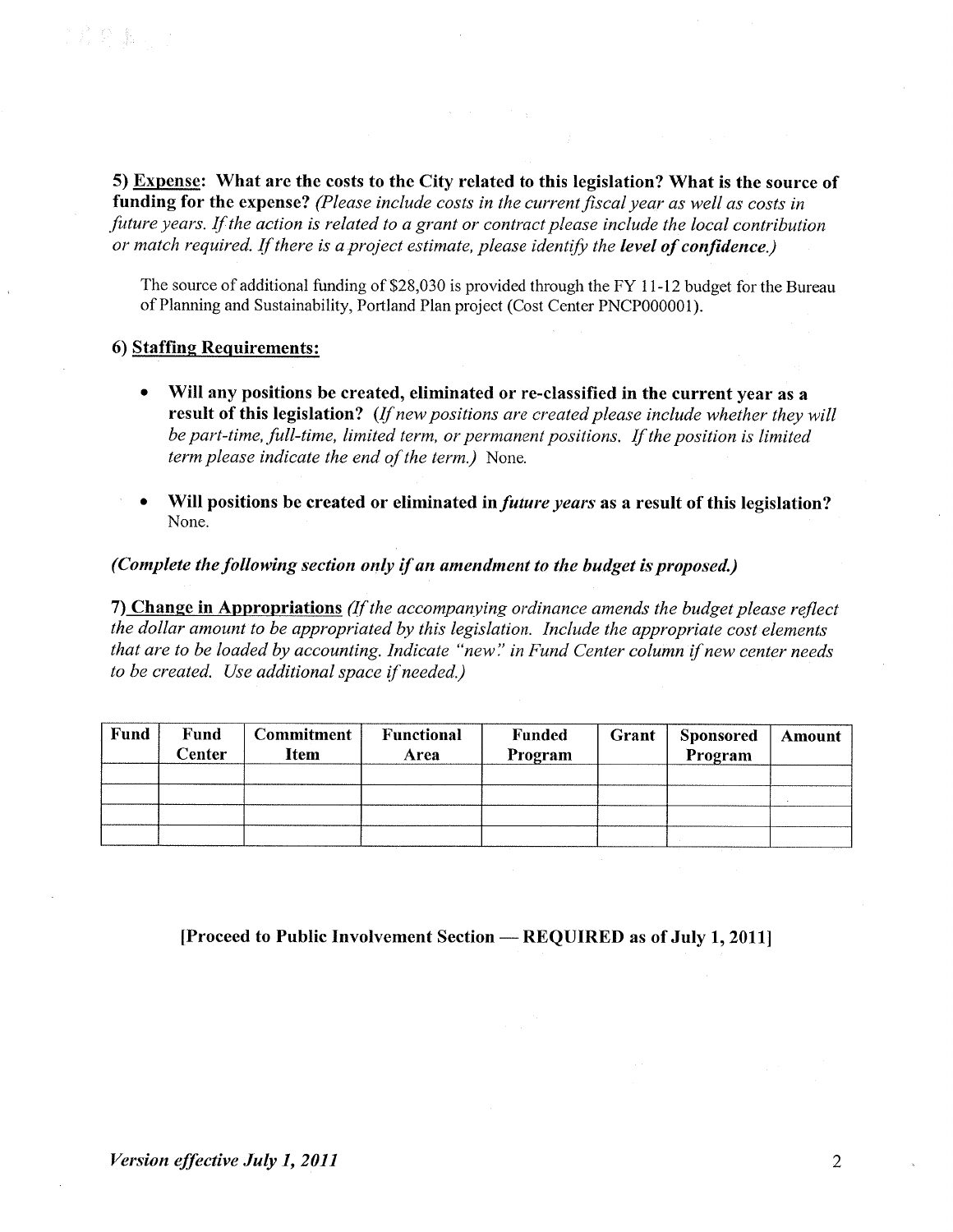#### PUBLIC INVOLVEMENT

#### 8) Was public involvement included in the development of this Council item (e.g. ordinance, resolution, or report)? Please check the appropriate box below:

x YES: Please proceed to Question #9.

 $\Box$  NO: Please, explain why below; and proceed to Question #10.

### 9) If "YES," please answer the following questions:

a) What impacts are anticipated in the community from this proposed Council item? The update for the Economic Opportunities Analysis (EOA) will inform many Bureau projects that have ongoing public information and review, such as the Comprehensive Plan Update, and River Plan. The community have been supportive of this work and have an interest in seeing the update completed.

b) Which community and business groups, under-represented groups, organizations, external government entities, and other interested parties were involved in this effort, and when and how were they involved? This analysis is part of the background research for the larger, State-mandated periodic review process, which is undergoing a large, ongoing public process of information and input. A technical advisory group has been involved in reviewing the draft of the update. The updated draft document will be circulated for public review prior to hearing with the Planning and Sustainability Commission.

c) How did pubtic involvement shape the outcome of this Council item? Public involvement has been coordinated through the Portland Plan process (periodic review for the Comprehensive Plan is a subset of that project). Due to review of the EOA update draft by a technical committee and BPS staff, it became apparent that an additional set of tasks was needed to be considered, which exceeded the initial contract, to provide a more complete report.

d) Who designed and implemented the public involvement related to this Council **item?** The public involvement plan has been overseen by the Citizen Involvement Committee (CIC) as described in the State-approved work plan.

e) Primary contact for more information on this public involvement process (name, title, phone, email): Eric Engstrom, Project Manager, 503-823-3329, Eric. Engstrom(@portlandoregon. gov

10) Is any future public involvement anticipated or necessary for this Council item? Please describe why or why not. Much of the information for this document will be folded into the ongoing public involvement process for the Comprehensive Plan update and River Plan. The updated draft document will also be circulated for public review prior to hearing with the Planning and Sustainability Commission.

 $\begin{array}{ccc} \hbox{Susan Anderson/Michael Armstrong} & \hbox{MSM-Mell/son} \ \hline \end{array}$ 

BUREAU DIRECTOR (Typed name and signature)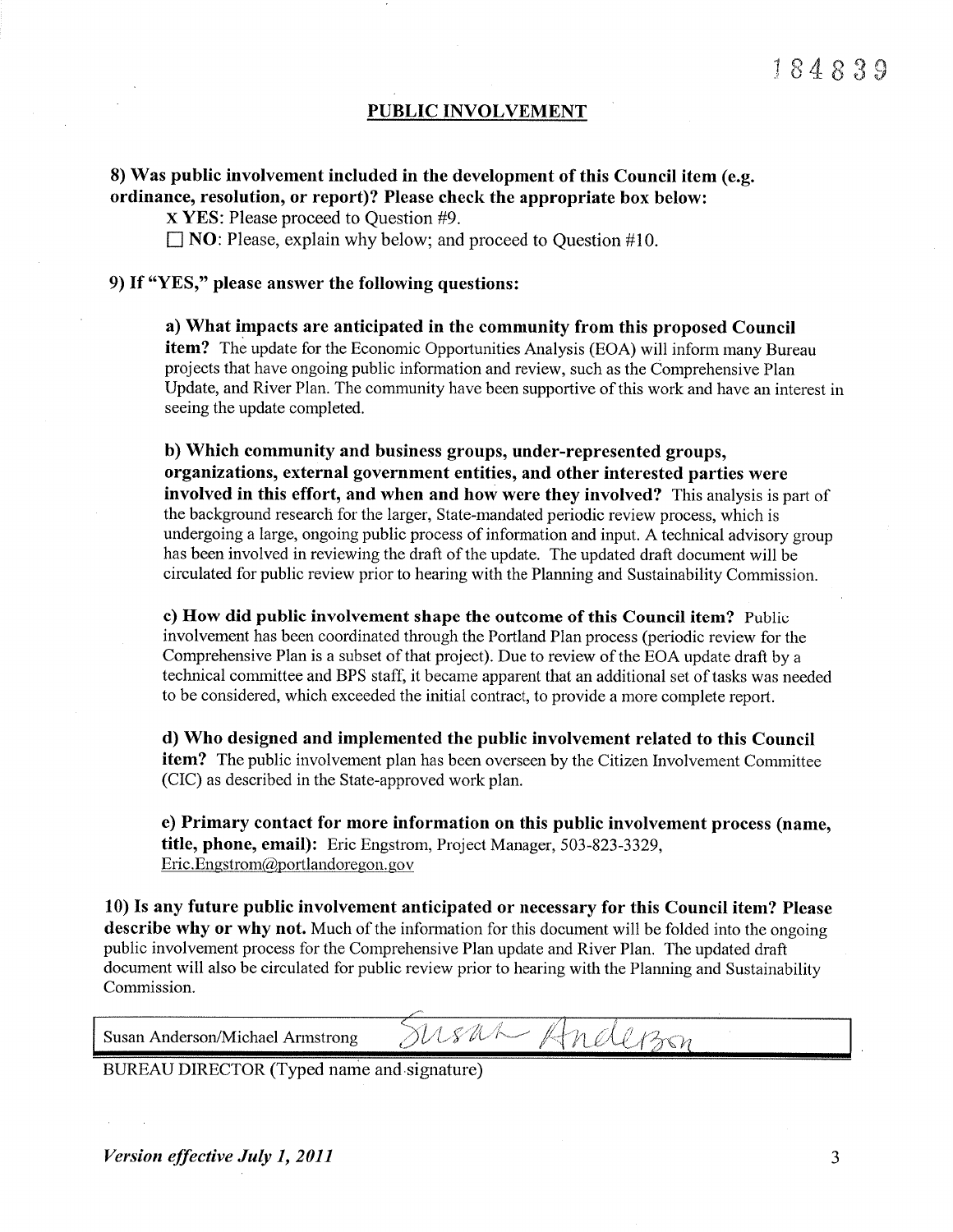

Bureau of Planning and Sustainability Innovation. Collaboration. Practical Solutions,

# MEMO

DATE: August 19,2011

TO: Mayor Sam Adams FROM: Susan Anderson, Director

#### 1. Ordinance Title:

\* Amend contract with E. D. Hovee & Company, LLC. to provide additionat funding of 528,030 and an extended time frame to continue working on the City's Economic Opportunities Anatysis (EOA) Update and provide for payment (Ordinance; amend Contract No. 30001825)

 $\ddot{\cdot}$ 

- 2. Contact Name: Eric Engstrom, Bureau of Ptanning and Sustainabitity, 503-823-3329
- 3. Requested Council Date: August 31,2011

4.  $\boxtimes$  Consent Agenda Item  $\Box$  Regular Agenda Item

 $\boxtimes$  Emergency Item (explain below)  $\Box$  Non-Emergency Item

The funds for the current contract have been exhausted and the contract expiration date is September 31, 2011. Immediate implementation of this amendment will allow the work to continue with only a moderate interruption.

- 5. Purpose of Agenda Item: The additional cost to conduct the work will be \$28,030 (for a total of 565,530). A contract increase of more than 25% requires City Council approvat.
- 6. History of Agenda ltem/Background: The City entered into Contract No. 30001825 with the E. D. Hovee & Company, LLC., to provide professional services to update the City's draft Economic Opportunities Analysis (EOA), which had been initially completed by E. D. Hovee in 2009. The initiat contract for the update was for 530,000 and was effective on January 5, 2011. The contract was amended to add 57,500 on March 11, 2011 to cover additional tasks and review through September 2011. After review by Bureau staff and a technical advisory committee, an additional set of tasks has been identified to provide a more complete analysis. BPS is requesting a contract extension to March 30,2012 to accommodate potential revisions that could occur after discussion with the Planning & Sustainability Commission in the fall of



City of Portland, Oregon | Bureau of Planning and Sustainability | www.portlandonline.com/bps 1900 SW 4th Avenue, Suite 7100, Portland, OR 97201 | phone: 503-823-7700 | fax: 503-823-7800 | tty: 503-823-6868